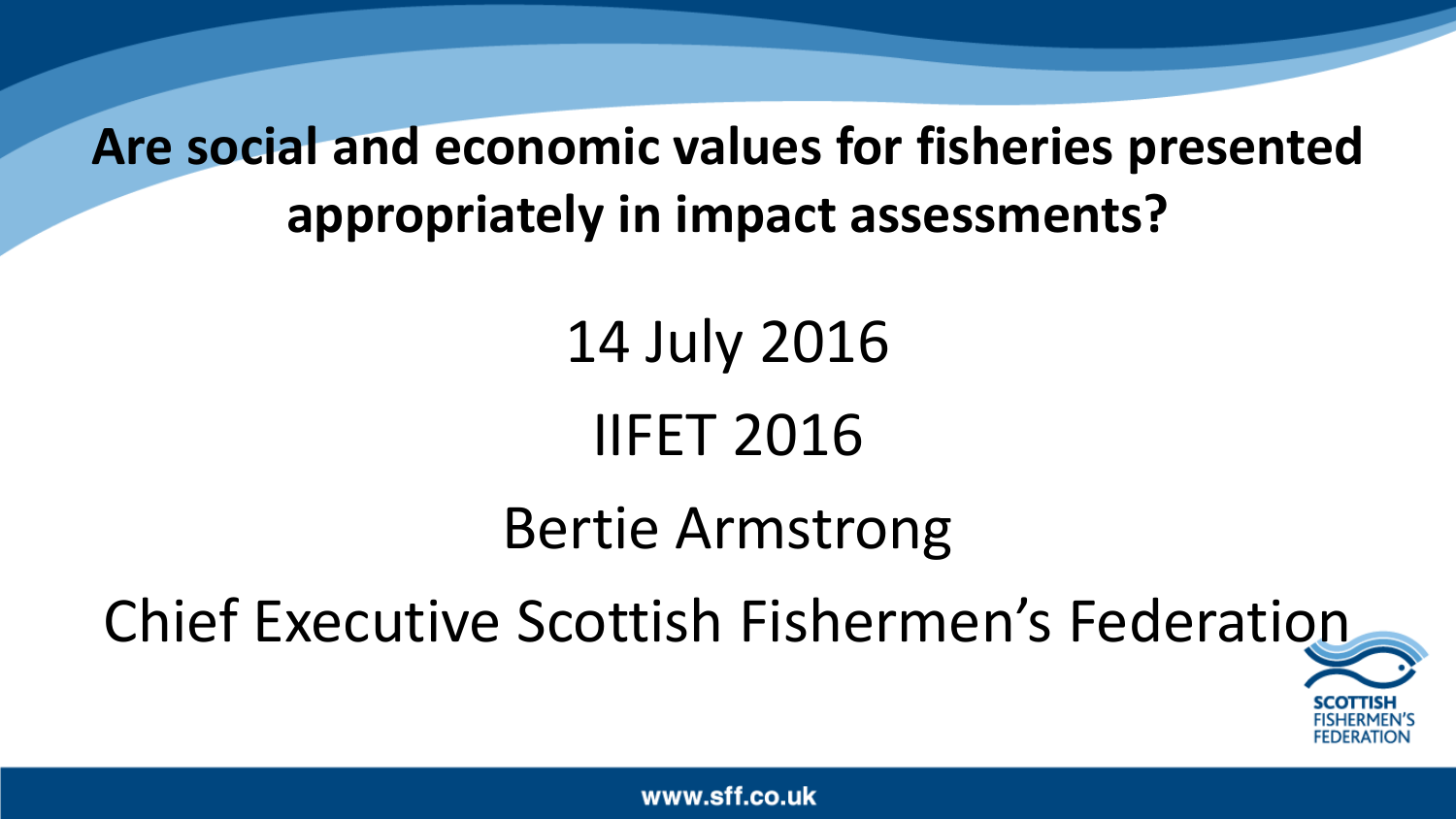### MPA management measures – evidence at the correct resolution

### A Cautionary Tale

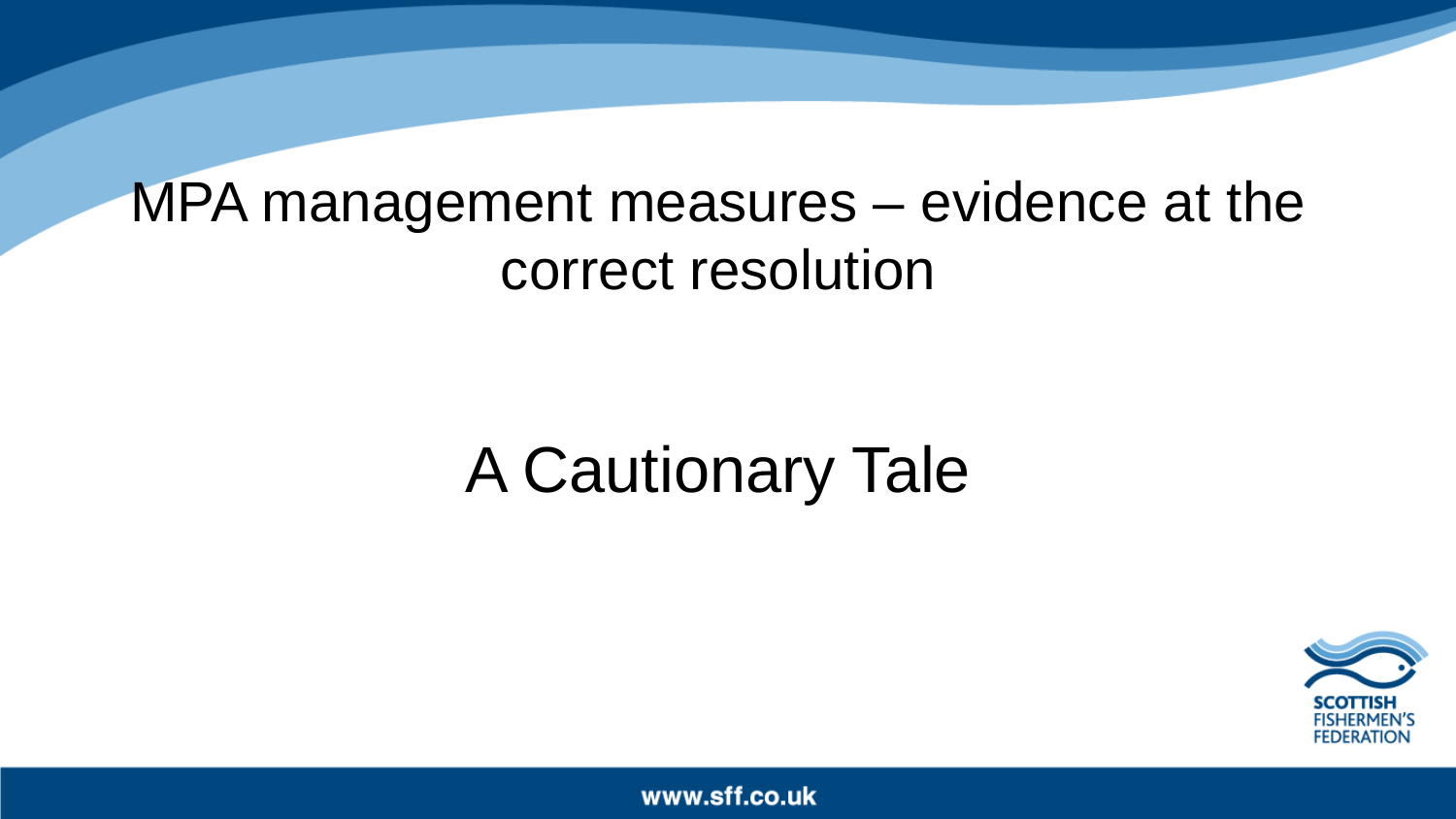### **Potential Cumulative Displacement of fishing activities**





Map projected in Europe Albers Equal Area Conic (Modified Standard Parallels - Standard Parallel 1 = 50.2; Standard Parallel 1 = 50.2; Standard Parallel 2 = 58.5). The exact limits of the UK Continental Shelf are set out i (© Crown Copyright). Coastline - Ordnance Survey Licence number 100017908. © Crown copyright and database right [2012]. All rights reserved. Bathymetry © GEBCO. NOT TO BE USED FOR NAVIGATION. Map copyright SNH & JNCC 2012.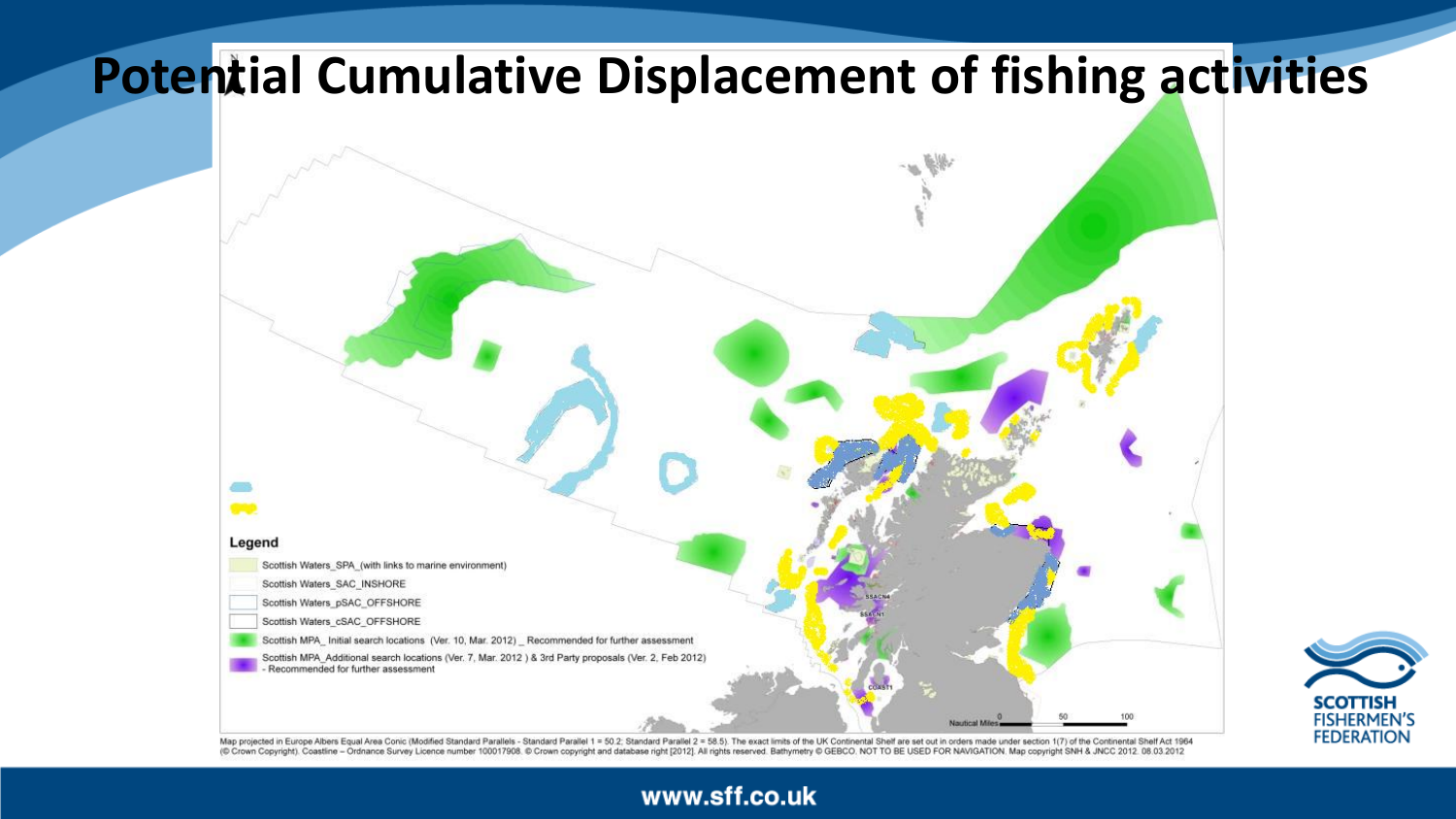### We always do this:

- *Note:* parallel requirements of *healthy* and *productive* seas
- *Proceed to:* subjective advocacy
- *We can agree:* both required

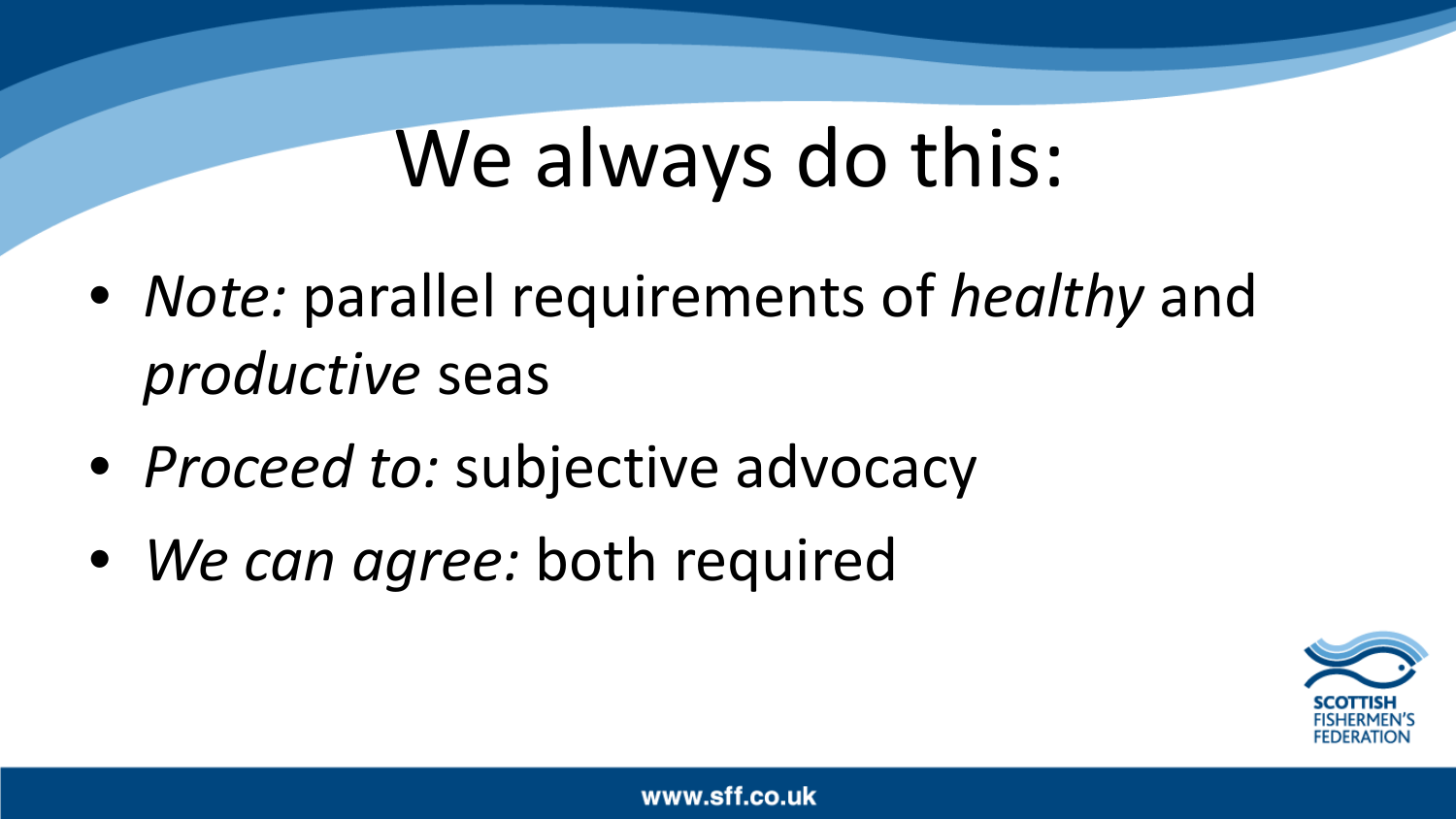## Story & Conclusion:

- In Scotland a sound process that went wrong
- Lesson to be learned? Avoidable mistakes? Yes!

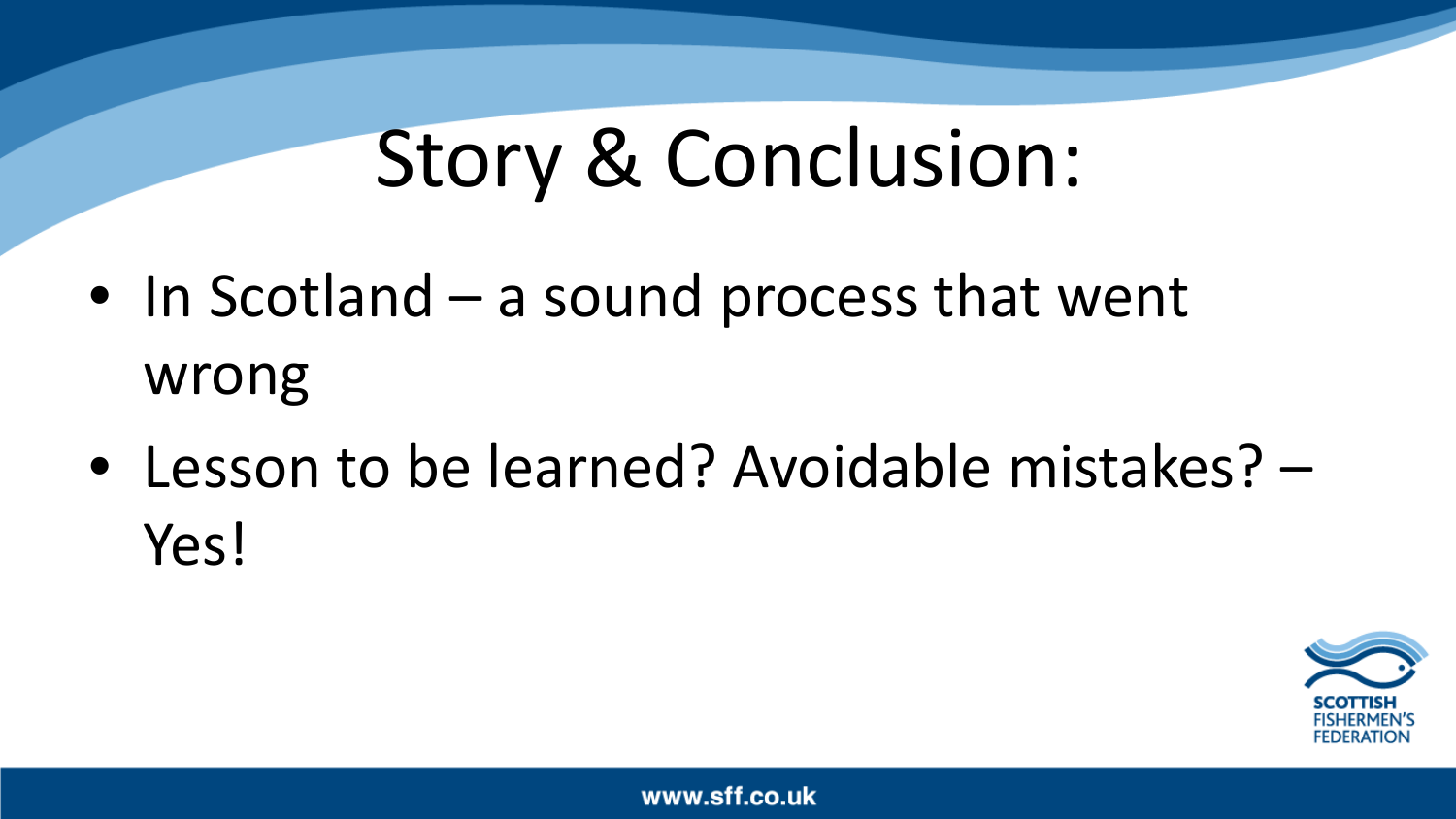## Practical Experience

- Sound process for search, selection and designation: *Why, what, where, how much?*
- Evidence competently presented, *but ignored because it "didn't make much difference"*

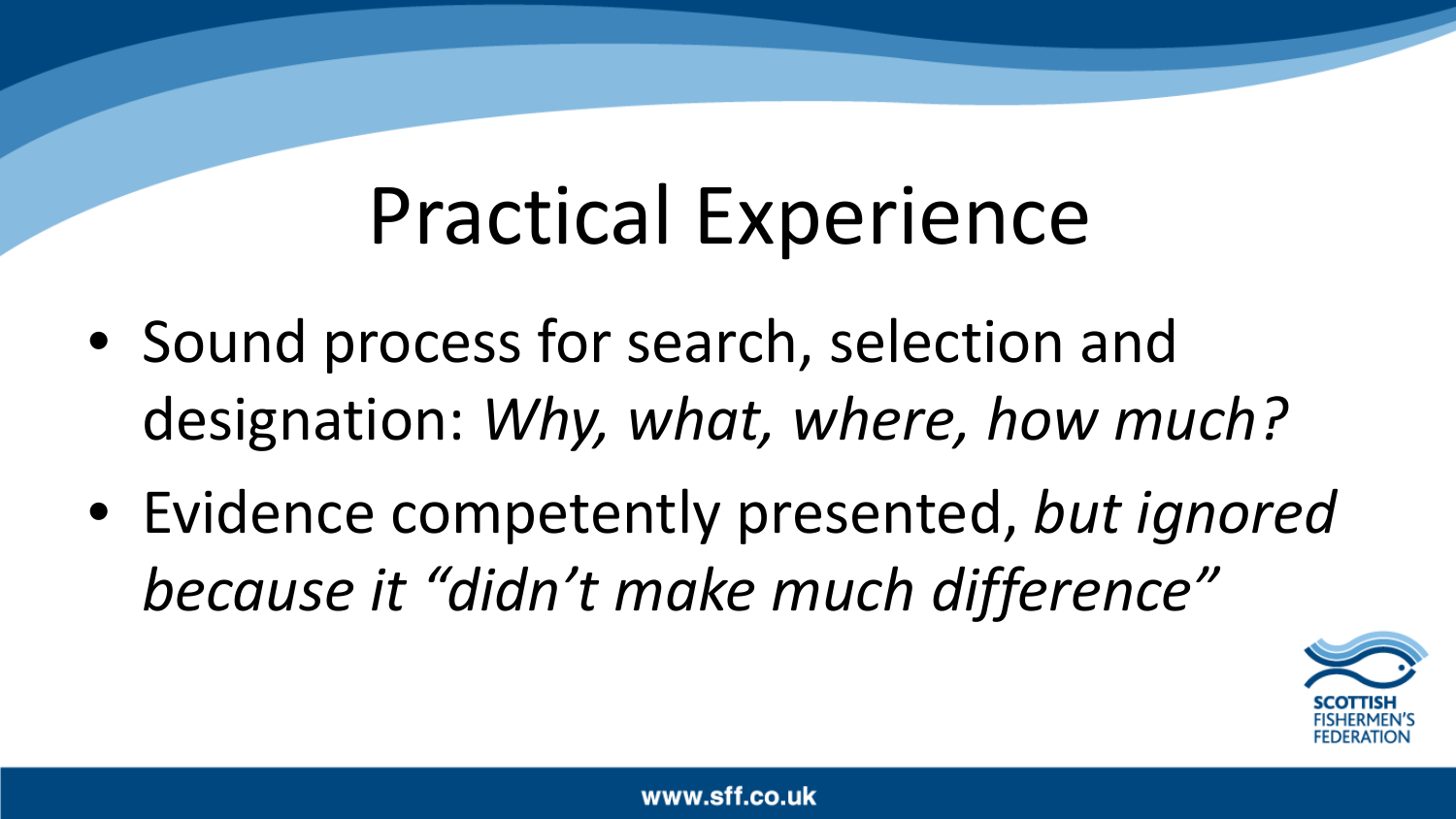### **Preferred Option of Marine Scotland and Statutory Advisors**



**South Arran MPA** 

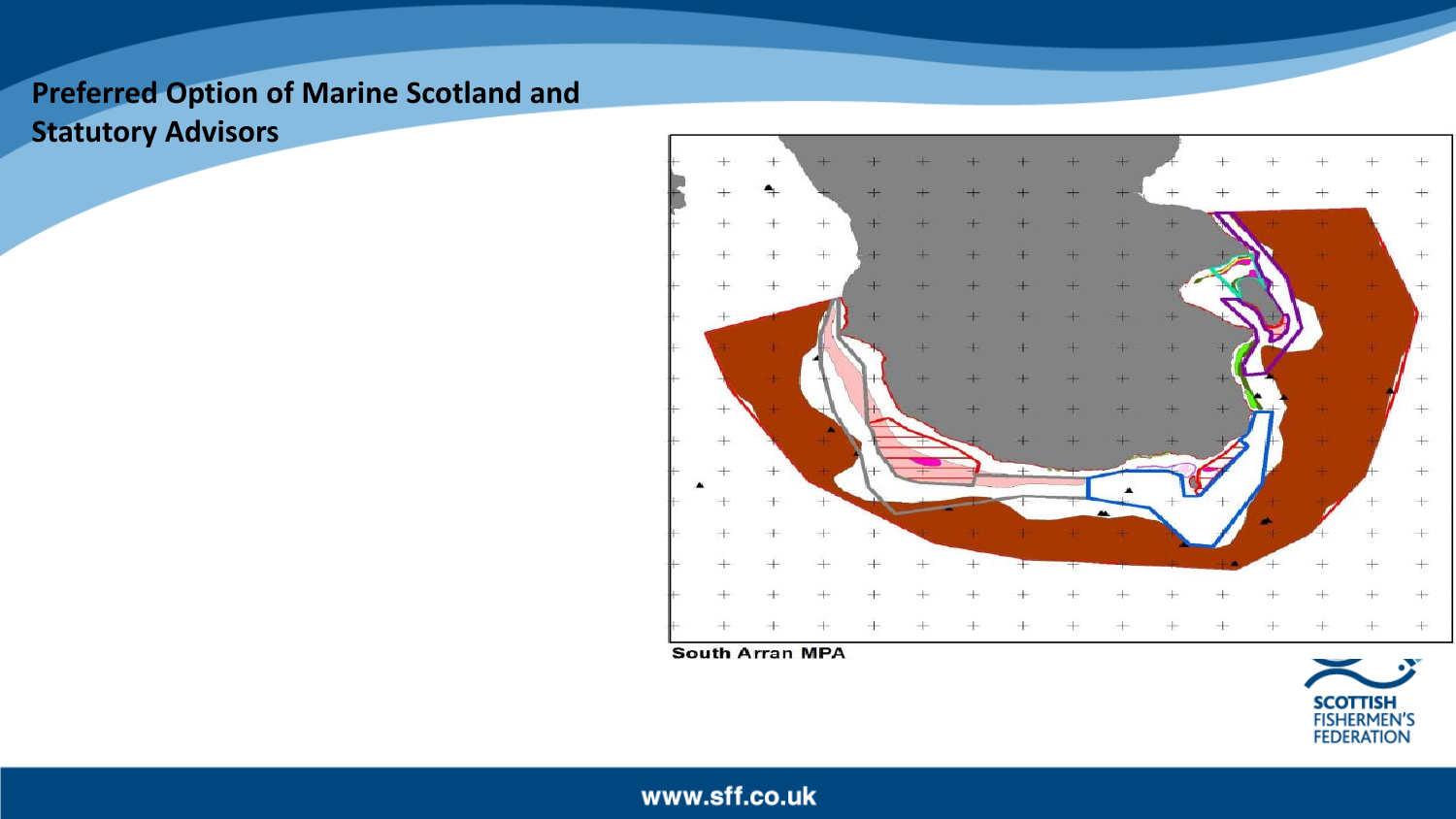

**South Arran MPA** 

#### **Outcome**

- Ban Scallop Dredge across area
- Reduce restrictions on static gear
- Restrict trawling for Nephrops

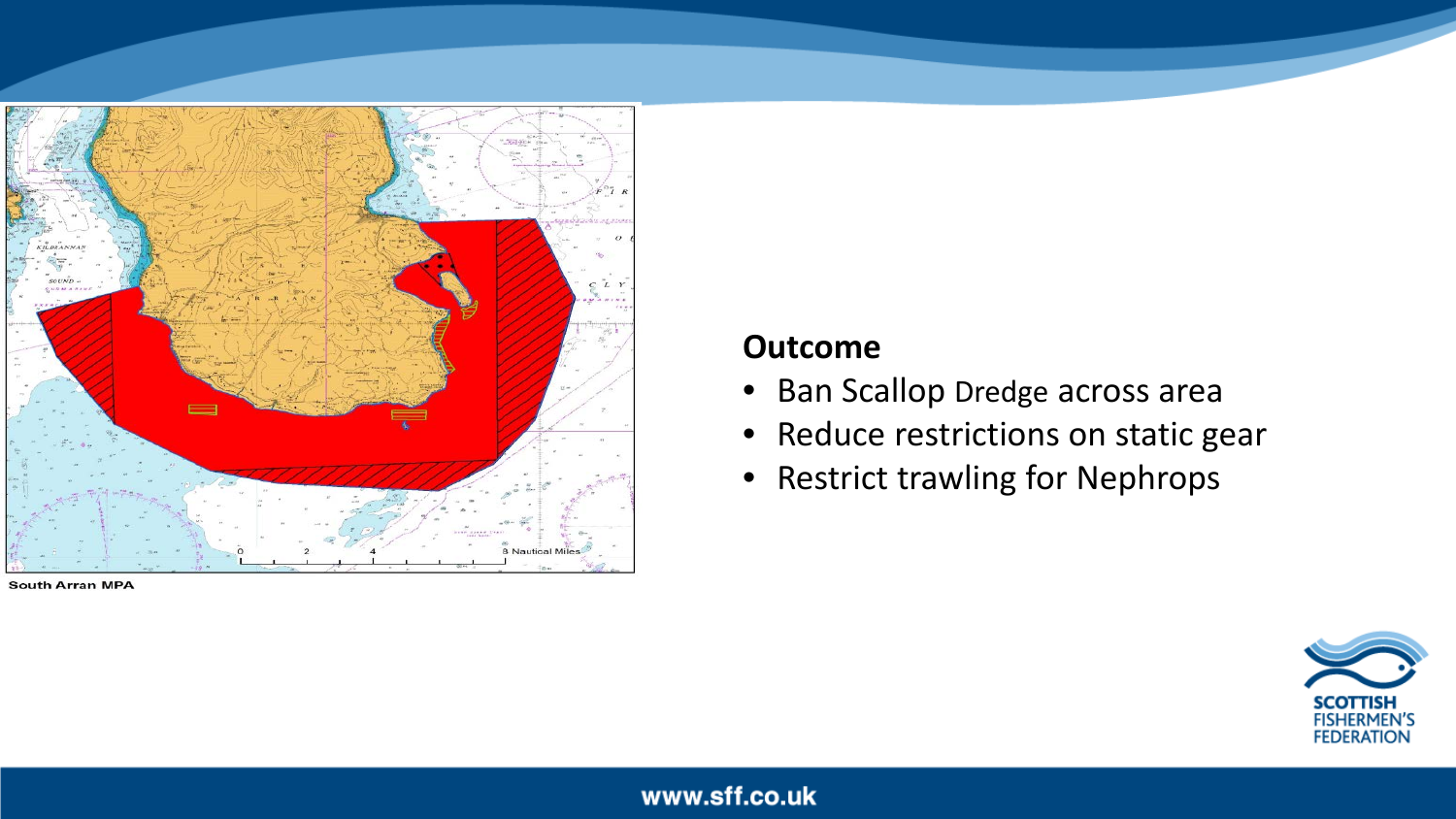## What went wrong?

- Flaw in socio-economic assessment
- "Representative Democracy" versus "Participative Democracy"

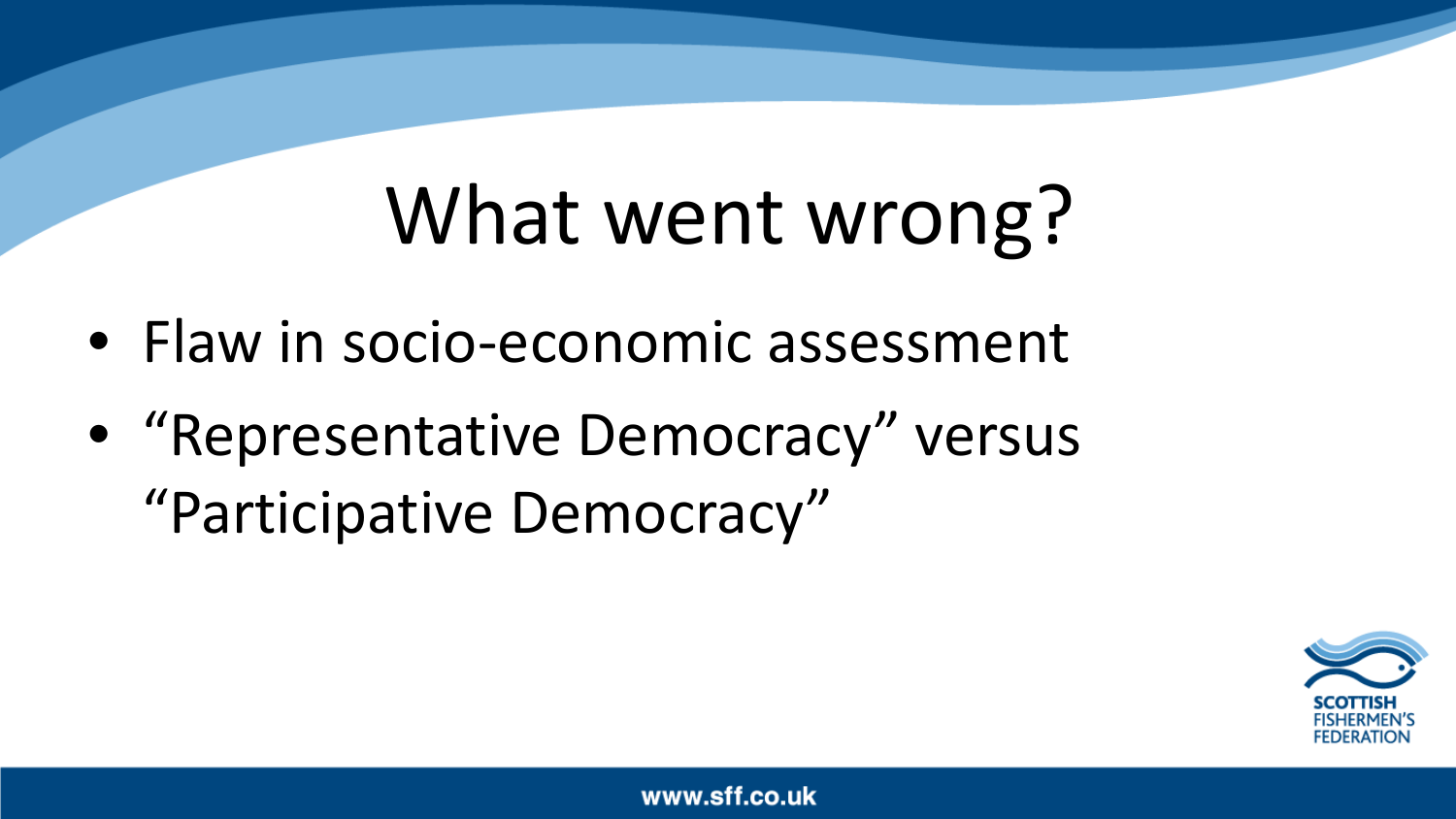## The Flaw

- No Socio-Economic analysis at the relevant level
- *Let me explain….*

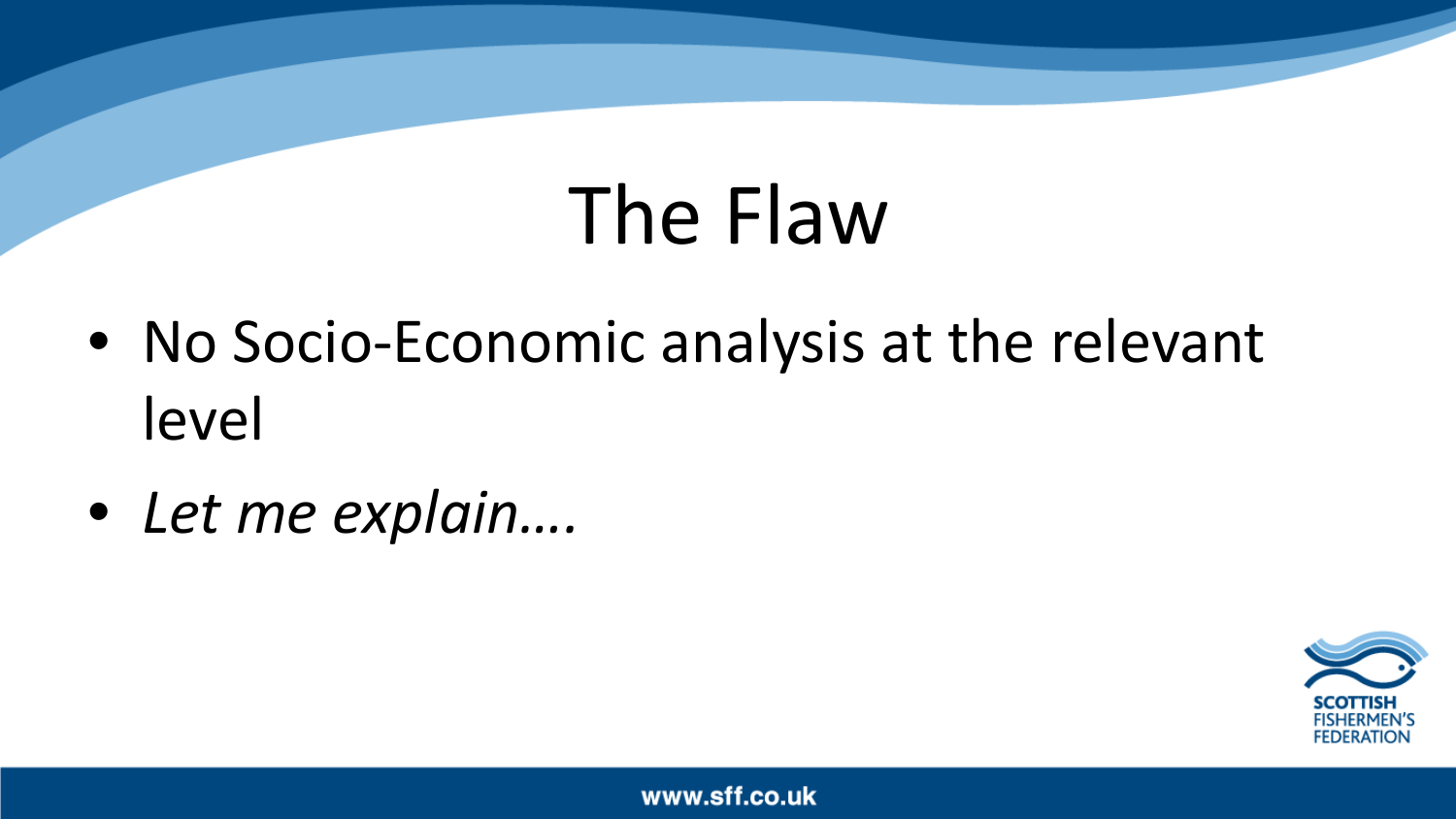### **Socio-economic Effects of the proposed MCO 2015 Scoping Study (South Arran and Sound of Jura MPA)**

- Marine Scotland reports based on catch assumptions and on potential future scenarios.
- Overall approach of estimating only revenues from the proposed MPA is too high level.
- Not based on primary research at the local level, therefore is seen to underestimate the true socio-economic impact of MPA designation on businesses and communities.
- The loss of revenue maybe so significant to some fishing businesses that owners decide to cease trading.
- Fishermen recognise the ability and opportunity to fish in other areas but fishing displacement may result in overfishing in other areas.
- The MPA areas are sheltered areas fewer days at sea during winter and inclement weather.

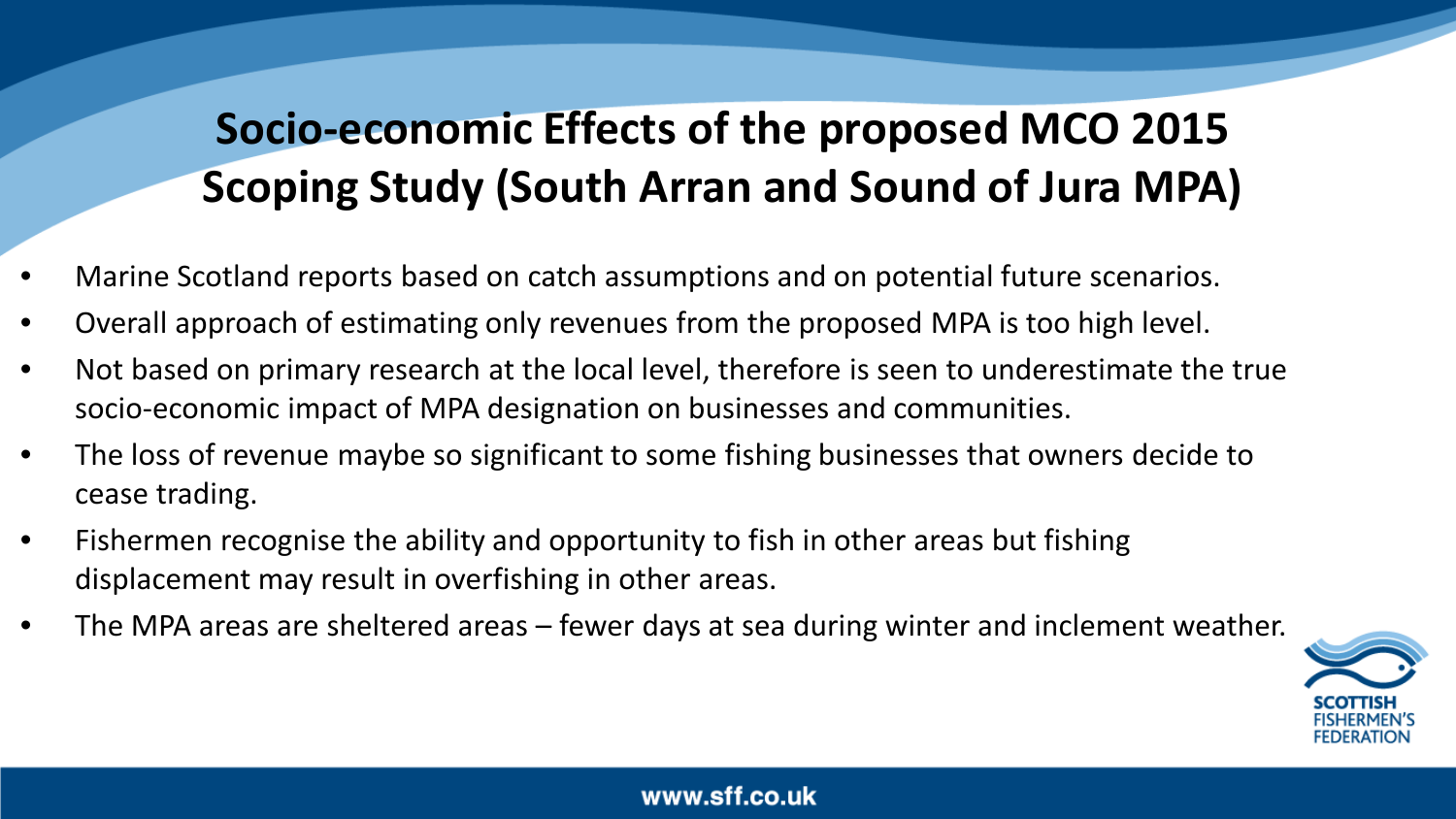# Scoping Study

- Scoping study confirmed that there are expected to be detrimental socio-economic effects greater than those presented in the national level economic appraisal
- Sector supports a range of onshore business and jobs.
- Additional pressure of further restrictions will shrink the fleet further, potentially putting a significant proportion of current vessels under threat.
- **Assuming a turnover reduction of 50%** would potentially have the following economic impact:
	- $\triangleright$  Loss of 140 fishing crew jobs
	- $\triangleright$  Further potential loss of 700 onshore fishing related jobs
	- $\triangleright$  Threat of further depopulation of the area
	- $\triangleright$  £12.5 million loss to fishing businesses, resulting in £7-8 million to supply chain

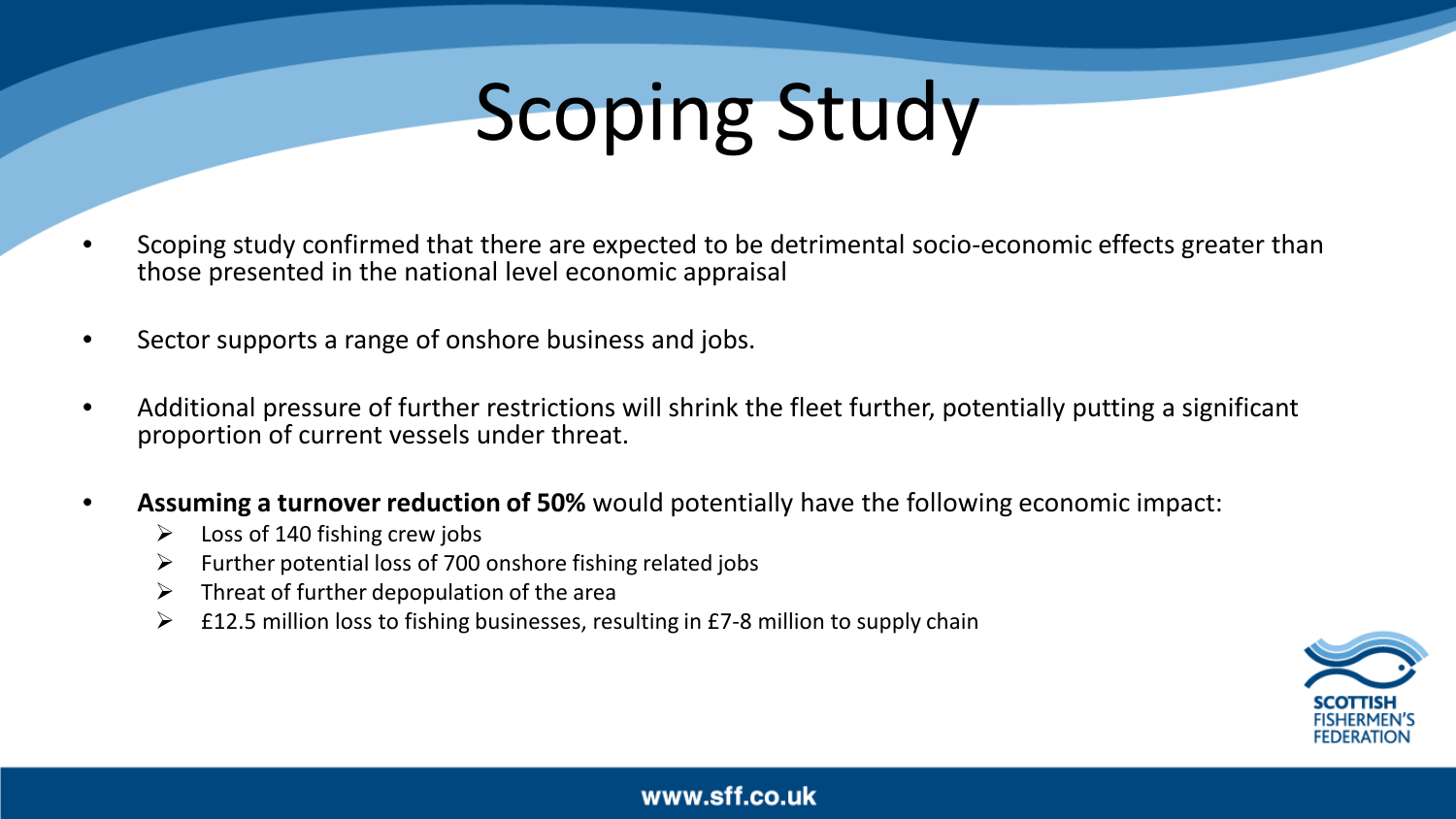

Prepared by the Sustainable Inshore Fisheries Trust (SIFT)

**Economic Impact of a Proposed Fisheries Regulating Order for the Clyde Sea** 



COTTISH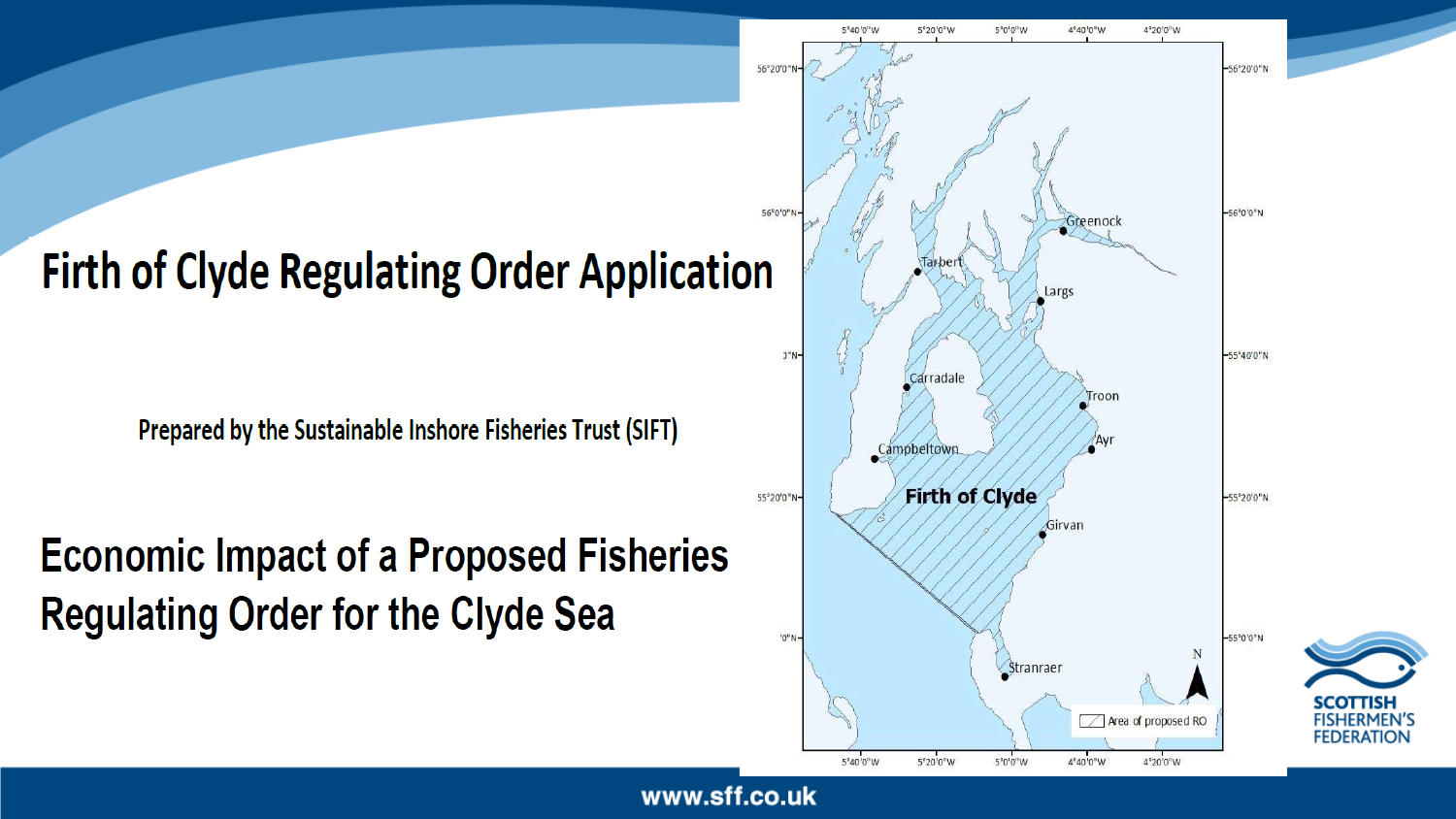

- 75% of the Clyde remains open to Nephrops trawling;  $\bullet$
- 72% of the Clyde remains open to scallop dredging;  $\bullet$
- 92% of the Clyde remains open to static gear.

Marine Scotland's Scallop Review clearly shows that the RO will impact heavily on scallop dredging activity, not 28% as suggested.